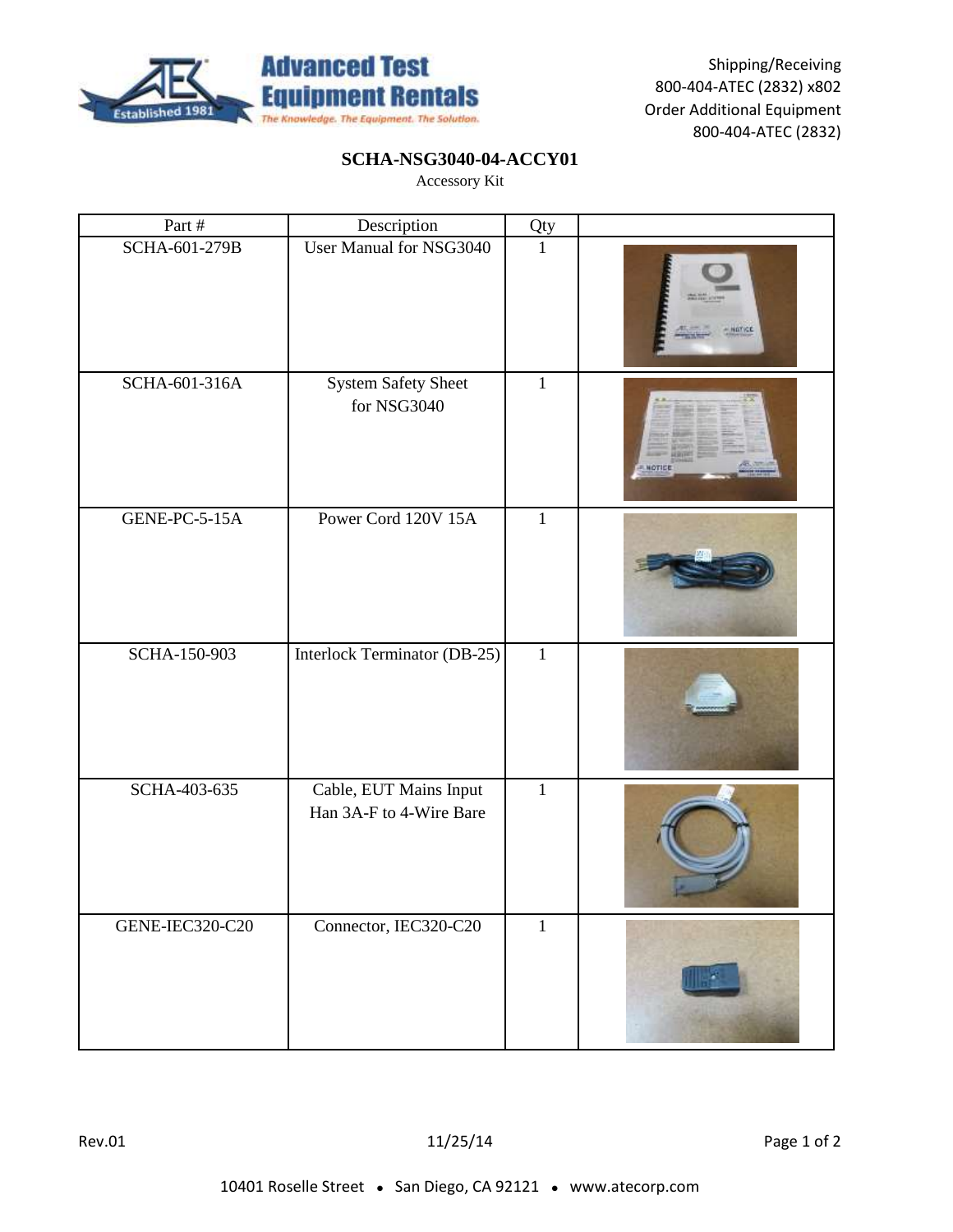

## **SCHA-NSG3040-04-ACCY01**

| Part #                     | Description                                                                                      | Qty          |             |
|----------------------------|--------------------------------------------------------------------------------------------------|--------------|-------------|
| SCHA-NSG3040-<br>GROUND01  | <b>Braided Ground Cable</b><br>with Thumb Screw                                                  | $\mathbf{1}$ | $2 - 1 - 1$ |
| GENE-RJ45-CAT5-C           | Cable, RJ45 Cat 5,<br>Crossover                                                                  | $\mathbf{1}$ |             |
| DELL-LATITUDE-<br>E5410-NR | E5410 Notebook<br>Intel Core i5 520M (2.40GHz)<br>4GB Memory 160GB HDD<br>Intel HD Graphics 14.1 | $\mathbf{1}$ |             |
| DELL-AA22850               | 65W AC/DC Adapter<br>19.5V 3.34A Output<br>with Power Cord                                       | $\mathbf{1}$ |             |
|                            |                                                                                                  |              |             |
|                            |                                                                                                  |              |             |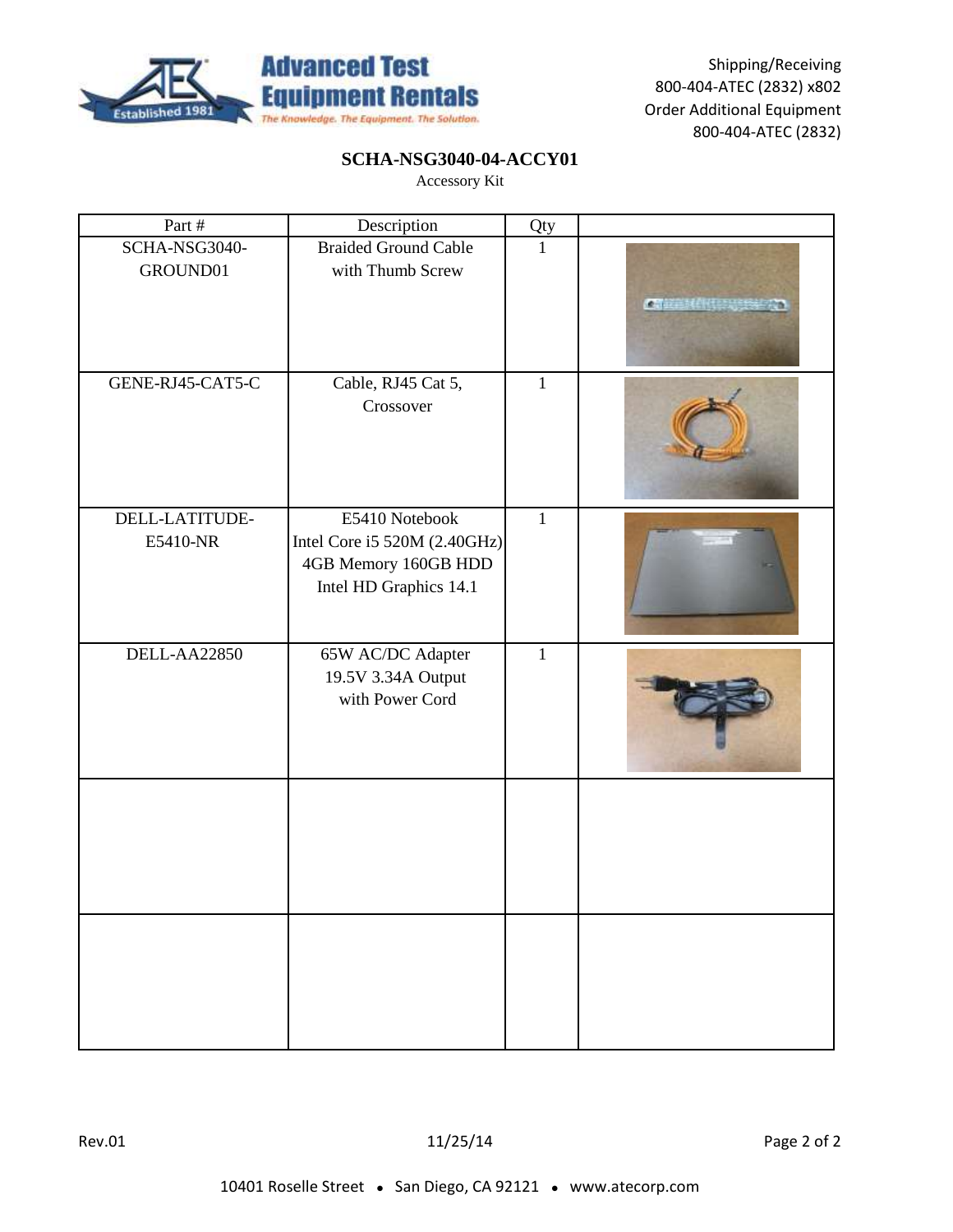

## **SCHA-NSG3040-IEC-ACCY01**

| Part #          | Description                                       | Qty          |              |
|-----------------|---------------------------------------------------|--------------|--------------|
| SCHA-601-279B   | User Manual for NSG3040                           | $\mathbf{1}$ |              |
| SCHA-601-316A   | System Safety Sheet<br>for NSG3040                | $\mathbf{1}$ | <b>NOTIC</b> |
| GENE-PC-5-15A   | Power Cord 120V 15A                               | $\mathbf{1}$ |              |
| SCHA-150-903    | Interlock Terminator (DB-25)                      | $\mathbf{1}$ |              |
| SCHA-403-635    | Cable, EUT Mains Input<br>Han 3A-F to 4-Wire Bare | $\mathbf{1}$ |              |
| GENE-IEC320-C20 | Connector, IEC320-C20                             | $1\,$        |              |